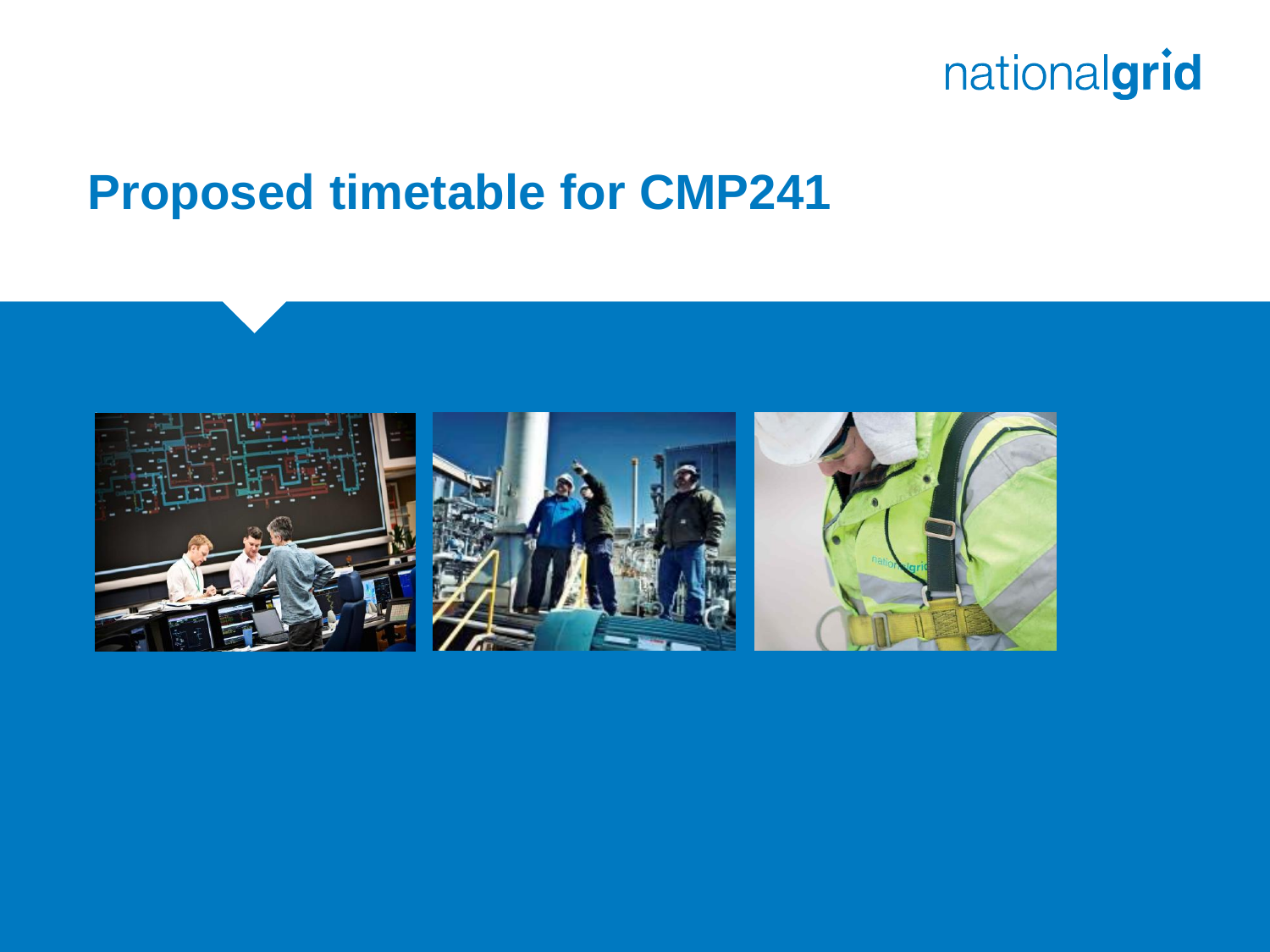# nationalgrid

## **Proposed timeline**

| 23 February 2015 | <b>CUSC Modification Proposal and request for Urgency submitted</b> |
|------------------|---------------------------------------------------------------------|
| 25 February 2015 | Special CUSC Panel meeting to discuss Modification                  |
| 25 February 2015 | Panel's view on urgency submitted to Ofgem for consultation         |
| 25 February 2015 | Request for Workgroup members (2 Working days)                      |
| 26 February 2015 | Ofgem view on Urgency provided                                      |
| 2 March 2015     | Workgroup meeting 1                                                 |
| 4 March 2015     | Workgroup Consultation issued (3 Working days)                      |
| 9 March 2015     | Deadline for responses                                              |
| 10 March 2015    | Workgroup meeting 2                                                 |
| 12 March 2015    | Workgroup report issued to CUSC Panel                               |
| 13 March 2015    | Special Panel meeting to approve report                             |